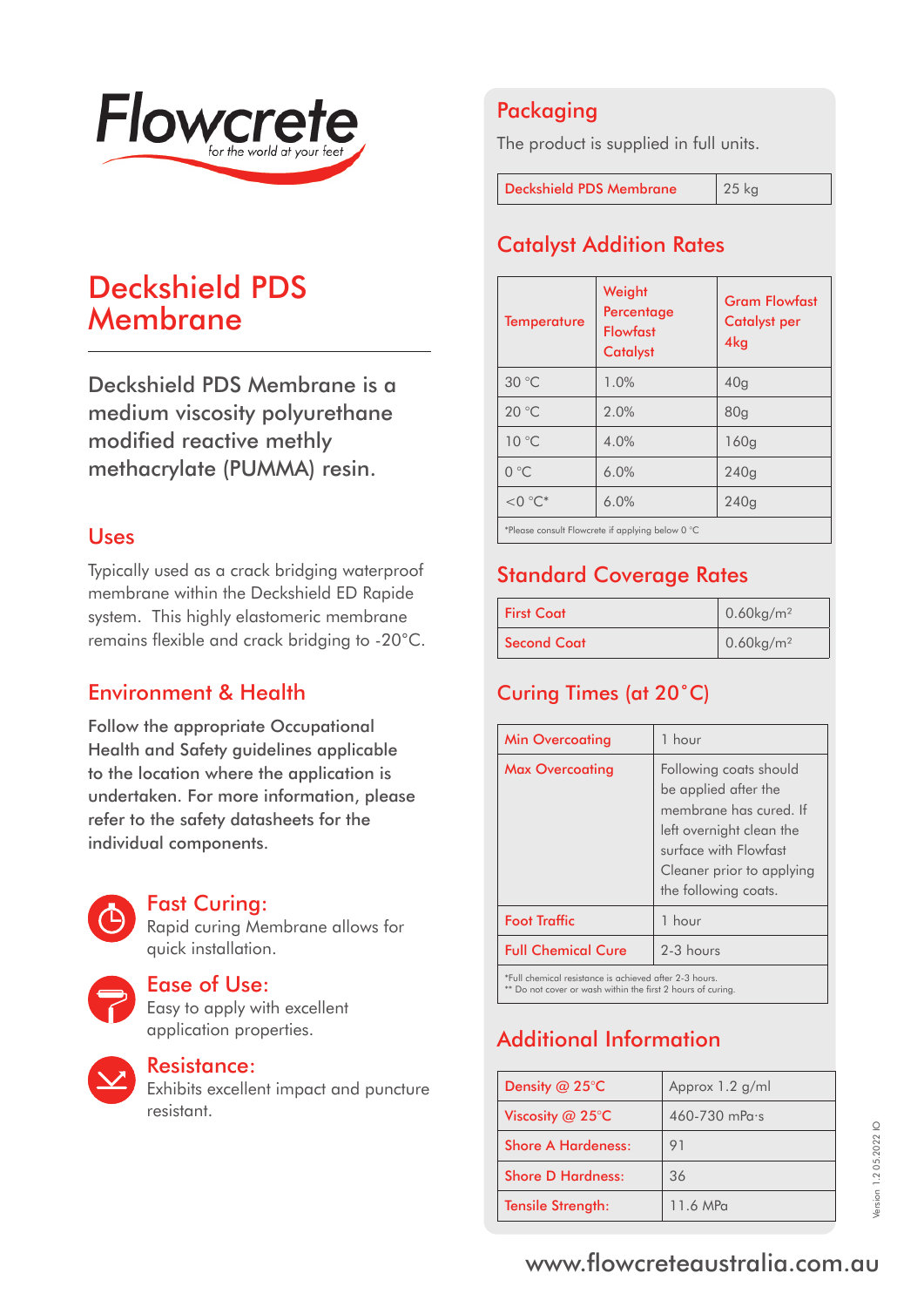| <b>Elongation at Break:</b>    | 407%   |
|--------------------------------|--------|
| <b>Elongations at Rupture:</b> | 1407%  |
| <b>Modulus of Elasticity:</b>  | 88 MPa |

### Substrate Requirements

Concrete or screed substrate should be a minimum of 25 N/mm², free from laitance, dust and other contamination. The area to be coated, must be pretreated with Flowfast Primer.

Substrate should be dry to 75% RH as per ASTM F2170 (AS1884:2012). Slab on ground concrete must have an effective damp proof membrane in place.

On above ground installations, the Deckshield PDS Membrane should not be used on areas where there is an existing membrane in place.

### **Storage**

| Time               | 12 Months in Unopened Packs.<br>If longer than 12 Months consult<br>Flowcrete.                                           |
|--------------------|--------------------------------------------------------------------------------------------------------------------------|
| <b>Temperature</b> | Storage temperature between<br>15°C and 20°C.                                                                            |
| Protection         | Should be stored inside and<br>protected from frost, weather,<br>moisture, direct sunlight and<br>contamination ingress. |

#### Mixing

Please refer to appropriate Technical Data Sheet as per required specification.

Prior to use, Deckshield PDS Membrane must be carefully stirred to achieve a uniform distribution of paraffin and other solids contained in the product.

Ensure Deckshield PDS Membrane is thoroughly mixed together with the Flowfast Catalyst (50 % dibenzoyl peroxide), in accordance with the Catalyst addition rates on page 1. It should be noted that the amount of Catalyst powder to be added depends upon the application temperature.

## Application Temperature

The recommended material and substrate temperature is -5 - 35°C. If outside of these temperatures please consult Flowcrete.

The temperature of the substrate should exceed the "dew point" by 3°C during application and hardening.

## Application / Pot Life

Ready-mixed product should be used within 15 minutes at a temperature of 20°C. At higher temperatures (or if left in bucket) the application time is shorter.

Decant mixed product into smaller quantities if applying small/detailed areas.

## Application Method

Please refer to appropriate Deckshield Technical Data Sheet as per required specification.

### Cleaning

Tools and equipment can be cleaned with MEK/Acetone/Xylene. Please refer to SDS when using solvents.

### Additional Notes

- 1. The product has reached full cure after 2-3 hours at 20°C.
- 2. Do not cover or wash within the first 2 hours of curing at 20°C.
- 3. This system should be installed at 3°C above the dew point.
- 4. Please ensure application temperature and RH limits are followed.
- 5. Wind or strong airflow may cause quick curing and drying of the system.

# Tel: +61 2 4648 0397 Fax: +61 2 4648 0719<br>Email: specifications@tremco.com.au **www.flowcreteaustralia.com.au**